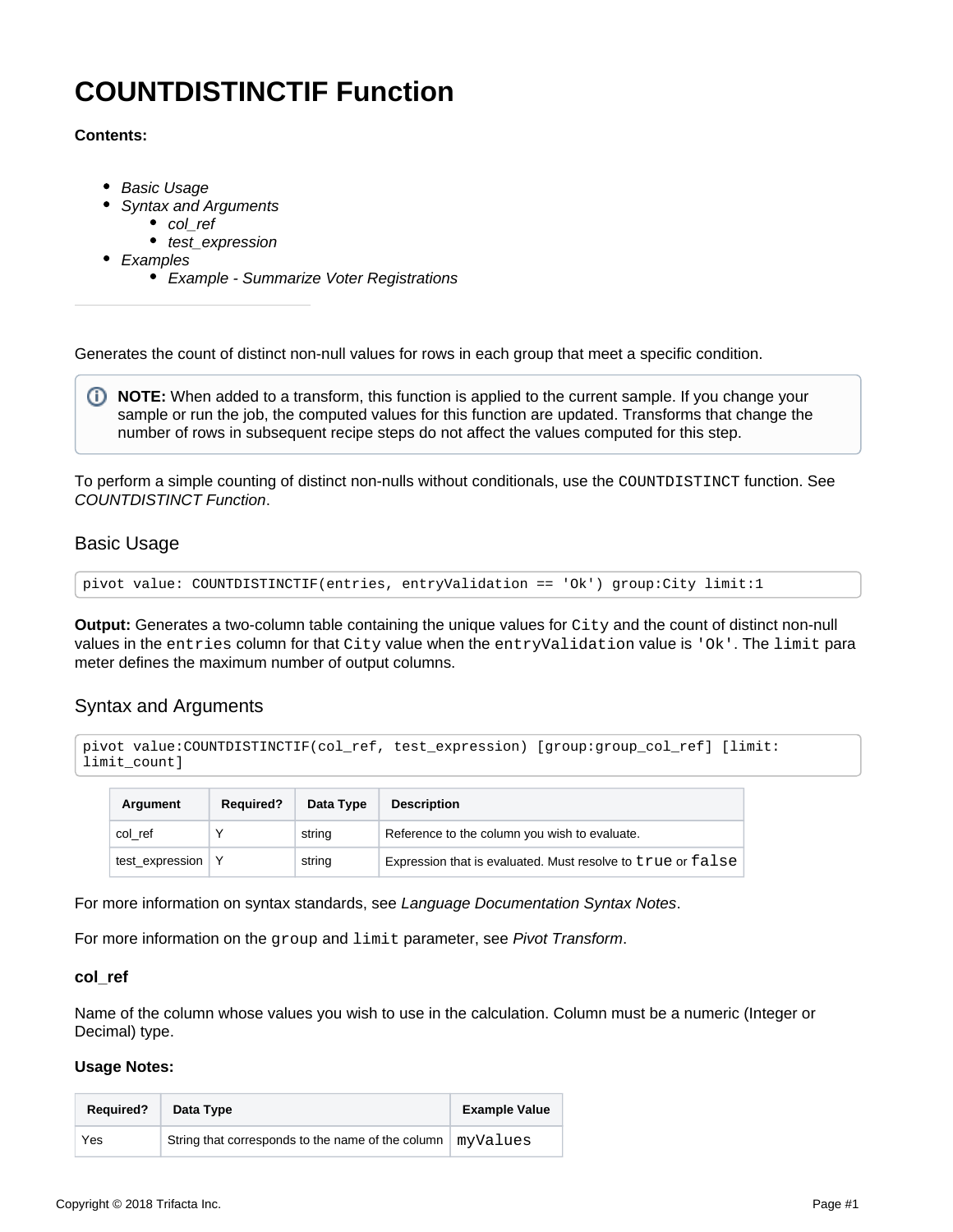# **test\_expression**

This parameter contains the expression to evaluate. This expression must resolve to a Boolean (true or false) value.

#### **Usage Notes:**

| <b>Required?</b> | Data Type                                             | <b>Example Value</b>                              |
|------------------|-------------------------------------------------------|---------------------------------------------------|
| Yes              | String expression that evaluates to true or fa<br>lse | (LastName == 'Mouse' && FirstName ==<br>'Mickev') |

# <span id="page-1-0"></span>Examples

**Tip:** For additional examples, see [Common Tasks](https://docs.trifacta.com/display/r051/Common+Tasks).

## <span id="page-1-1"></span>**Example - Summarize Voter Registrations**

This example illustrates how you can use the following conditional calculation functions to analyze polling data:

- SUMIF Sum of a set of values by group that meet a specified condition. See [SUMIF Function](https://docs.trifacta.com/display/r051/SUMIF+Function).
- COUNTDISTINCTIF Sum of a set of values by group that meet a specified condition. See [COUNTDISTINCTIF Function](#page-0-4).

#### **Source:**

Here is some example polling data across 16 precincts in 8 cities across 4 counties, where registrations have been invalidated at the polling station, preventing voters from voting. Precincts where this issue has occurred previously have been added to a watch list (precinctWatchList).

| totalReg | invalidReg  | precinctWatchList | precinctId     | cityld         | countyld                |
|----------|-------------|-------------------|----------------|----------------|-------------------------|
| 731      | 24          | y                 | $\mathbf{1}$   | $\mathbf{1}$   | $\mathbf{1}$            |
| 743      | 29          | у                 | $\overline{2}$ | $\mathbf{1}$   | 1                       |
| 874      | $\mathbf 0$ |                   | 3              | $\overline{2}$ | 1                       |
| 983      | $\mathbf 0$ |                   | 4              | $\overline{2}$ | 1                       |
| 622      | 29          |                   | 5              | 3              | $\overline{2}$          |
| 693      | $\mathbf 0$ |                   | 6              | 3              | $\mathbf{2}$            |
| 775      | 37          | y                 | $\overline{7}$ | 4              | $\mathbf{2}$            |
| 1025     | 49          | у                 | 8              | 4              | $\overline{c}$          |
| 787      | 13          |                   | 9              | 5              | 3                       |
| 342      | $\pmb{0}$   |                   | 10             | 5              | 3                       |
| 342      | 39          | у                 | 11             | 6              | 3                       |
| 387      | 28          | у                 | 12             | 6              | 3                       |
| 582      | 59          |                   | 13             | $\overline{7}$ | 4                       |
| 244      | $\mathbf 0$ |                   | 14             | $\overline{7}$ | $\overline{\mathbf{4}}$ |
| 940      | 6           | у                 | 15             | 8              | $\overline{4}$          |